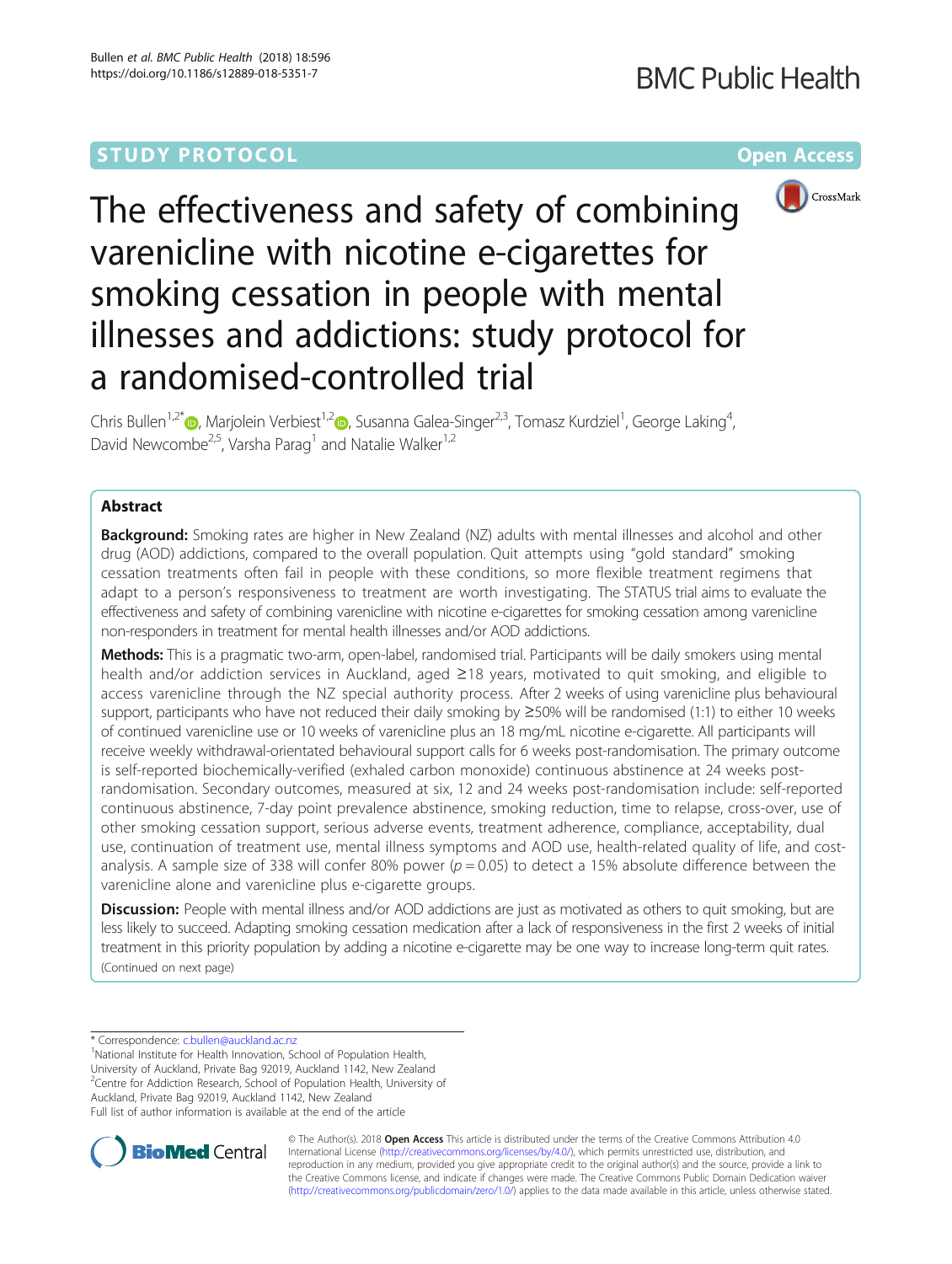### (Continued from previous page)

**Trial Registration:** Australian NZ Clinical Trial Registry: [ACTRN12616001355460](https://www.anzctr.org.au/Trial/Registration/TrialReview.aspx?id=371532) (29 September 2016).

Keywords: Varenicline, Electronic cigarettes, E-cigarettes, Smoking cessation, Effectiveness, Safety, Randomised trial, Mental illness, Addiction

## Background

Smoking prevalence in the New Zealand (NZ) adult population has declined from 25% in 1996 to 16% in 2017 [[1\]](#page-9-0), but among people with mental illnesses and/or alcohol and other drug (AOD) addictions the prevalence of smoking has remained far higher: among people with a self-reported mental illness there was only a slight decrease from 33% in 1996, to 29% in 2012 [[2\]](#page-9-0). Conversely, the proportion of smokers in NZ with a mental illness has increased from 27% in 1996, to 47% in 2012 [[2\]](#page-9-0). More recently, disproportionately higher rates of tobacco use were reported among people with mental illnesses including schizophrenia (60–85%), bipolar disorder (51–70%), major depression (36–80%), and anxiety disorders (32–60%), alcohol disorders (35–80%) and other addictions (49–98%) [[3\]](#page-9-0). In 2012, approximately 27% of NZ smokers reported having an AOD addiction [[2\]](#page-9-0), and more than half of people with a substance use disorder were current smokers [\[3](#page-9-0), [4\]](#page-9-0). Worldwide, an estimated 84% of people receiving AOD treatment smoke tobacco [[5\]](#page-9-0).

Although smokers with mental illnesses and/or AOD addictions are just as motivated as others to quit smoking [\[6](#page-9-0)] they are less likely to succeed [\[4](#page-9-0), [7](#page-9-0), [8](#page-9-0)]. Reasons include a higher level of nicotine dependence and a greater likelihood of experiencing additional factors known to impede quitting, such as lower socioeconomic status and comorbidities [\[8\]](#page-9-0). In NZ, smoking cessation support for smokers with these problems is the same as offered to other smokers, namely brief advice to stop smoking, referral for behavioural support (e.g. Quitline) and a prescription for nicotine replacement treatment (NRT), bupropion (Zyban®), or nortriptyline (Norpress®). Smokers who have previously failed to quit using these medications may then be prescribed varenicline (Champix® - the most effective, but most costly smoking cessation medication currently available) [[9](#page-9-0)]. However, 85% of quit attempts by smokers using these 'gold standard' treatments ultimately fail [[10](#page-9-0)], in part due to the predominant 'one-size-fits-all' treatment model for smoking cessation which overlooks the considerable betweenperson heterogeneity in response to treatment [\[11](#page-9-0), [12](#page-9-0)]. Smokers with a history of mental illness and/or AOD addiction may require a much more individualized treatment approach.

Unfortunately, the vast majority of clinical trials examining the effects of pharmacotherapy on smoking

cessation have excluded smokers with a history of mental illness and/or AOD addictions, and the few trials that have focused on this population have typically been uncontrolled or underpowered [[8\]](#page-9-0). Data from these trials suggest that varenicline can be recommended for smokers with current or a history of co-existing problems [[8,](#page-9-0) [13](#page-9-0)–[17](#page-9-0)]. Varenicline significantly increases continuous abstinence rates compared to placebo in smokers with depression (one randomised controlled trial [RCT];  $N = 525$ ; odds ratio [OR] 2.53; 95% confidence interval [CI] 1.56–4.10) [[18\]](#page-9-0) and bipolar disorder (one RCT;  $N = 60$ ; OR 8.1; 95% CI, 2.03–32.5) [\[19\]](#page-9-0), but not in smokers with schizophrenia (three RCTs,  $N = 322$ ,  $RR = 0.79$ , 95% CI 0.58-1.08,  $p = 0.14$ ) [[20](#page-9-0)]. There is now ample evidence from a range of sources indicating that varenicline is not associated with mental illness-related adverse events or worsening of symptoms. The recently published EAGLES trial  $(N = 8144)$  found no significant difference in neuropsychiatric events between participants randomised to varenicline, bupropion or NRT compared to placebo, including in those with a history of psychiatric illness [[14](#page-9-0)].

A meta-analysis pooling the findings of 12 trials showed an increase in smoking abstinence with the use of combination pharmacotherapy compared to monotherapy (12 RCTs,  $N = 5183$ , OR 1.44, 95%, CI 1.15–1.86) [[21](#page-9-0)]. Combination therapy involving varenicline and NRT may increase abstinence rates compared to monotherapy [[22](#page-9-0)]. One trial  $(N = 117)$  showed that combining a nicotine patch with varenicline improved quit rates (with no observed increase in adverse events) [[23\]](#page-9-0). Adding a nicotine patch has also been found to increase the short- to mid-term efficacy of varenicline among smokers without co-existing conditions [[24\]](#page-9-0). The rationale for this combination is that varenicline targets primarily the alpha4-beta2 and alpha7 nicotinic receptors; therefore, adding nicotine would bind to the remaining nicotine receptors, aiding the de-conditioning of cigarette smoking and reinforcement.

There is, however, limited evidence on the effectiveness of combining varenicline with nicotine delivered by ecigarettes (battery powered devices that deliver an aerosol of propylene glycol or glycerine, nicotine, and flavours, hereafter referred to as ECs). One small study  $(N = 69)$ that evaluated ECs used together with varenicline at a specialist stop smoking clinic for highly dependent smokers found them to be more effective in combination -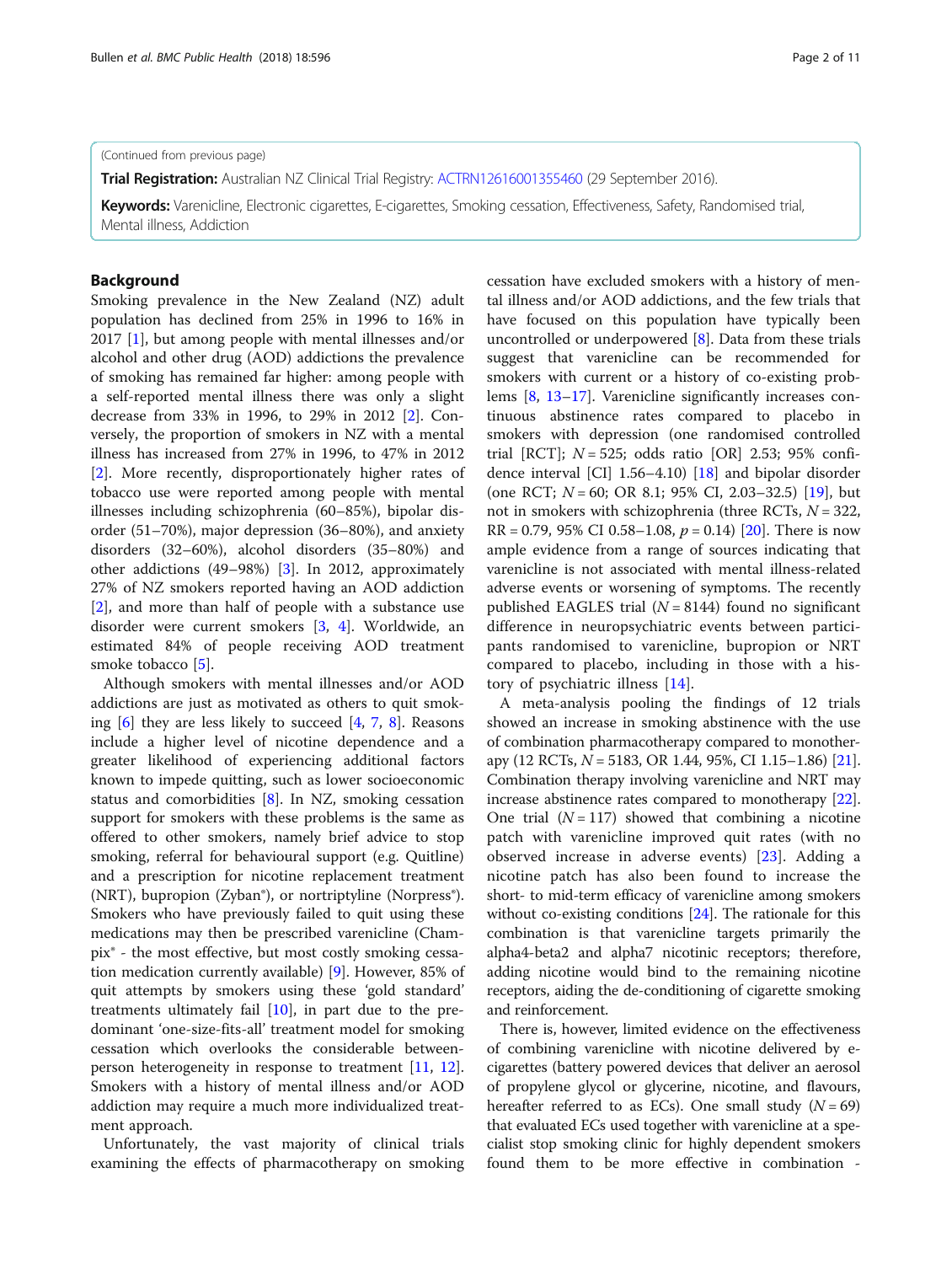participants who used varenicline plus ECs were more likely to be abstinent 4 weeks after their target quit date than those who used ECs alone (85% versus 54%,  $p < 0.05$ ) [[25](#page-9-0)] - and detected no adverse events related to their combination. No information is available on the impact of combining varenicline with nicotine ECs on smoking abstinence in people with mental illnesses and/or AOD addictions.

The evidence from EC trials is that safety issues are unlikely to be a significant problem. The ASCEND trial  $(N = 657)$  found no difference in adverse events at 6 months between EC users and NRT users [\[26\]](#page-9-0). Specifically, no mental health related adverse events were detected in previous EC clinical trials [\[27](#page-9-0)]. Some health risks may emerge from long-term use of ECs but, given what is known about the constituents of the vapour produced by ECs, it is generally agreed that in the unlikely event of health effects occurring, they would be minor in comparison to continued smoking [[28](#page-9-0)]. ECs are both efficacious for cessation when delivering nicotine [[25](#page-9-0)– [29\]](#page-9-0) and highly acceptable to patients who smoke and who are undergoing treatment for other addictions, an important feature because of the typically low uptake of conventional smoking cessation treatment in this population. Secondary analysis of our EC trial found that ECs with nicotine had similar efficacy to (and were preferred over) conventional nicotine patch among smokers with mental illness [[30\]](#page-9-0).The Cochrane review of ECs for smoking cessation reported an effect only in ECs with nicotine, similar to that of NRT [[27](#page-9-0)].

In NZ nicotine is regulated as a medicine, except when delivered in tobacco smoke. Currently it is illegal to sell an EC that contains nicotine or to make a cessation claim about ECs, because Medsafe (the authority for licensing medicines) consider ECs as medicines when they are supplied for use as an aid to smoking cessation or when supplied with nicotine (even if they are not represented as aids to smoking cessation). Furthermore, they are not therapeutic products when they are supplied as a "gadget" which consumers may choose to use as a social prop or as an item which is to be used interchangeably with cigarettes. However, in late March 2017, the Ministry of Health announced their plans to legalise the sale and supply of EC and e-liquid to happen from the middle of 2018 [[31\]](#page-10-0).

The STATUS trial involves 'boosting' treatment in people with mental illness and/or AOD addictions if no response is seen to the initial treatment within 2 weeks. The rationale for this design is based on the finding that smokers who reduce their cigarette consumption by at least 50% during the first 2 weeks after starting on either varenicline or NRT (hereafter, 'responders') are 2 to 3 times more likely to quit for the long-term than smokers who do not experience

this positive medication response ('non-responders') [[23,](#page-9-0) [32](#page-10-0)–[34\]](#page-10-0). This increased chance of quitting is thought to result from more the rapid deconditioning of nicotinic-receptor-mediated dopamine reinforcement from cigarette smoke among responders; NRT is a full agonist at most nicotinic receptors and varenicline a partial agonist at the receptor thought to be most important for cigarette reinforcement. It is therefore possible that responders experience a more pronounced and rapid blunting of cigarette reinforcement due to NRT and varenicline nicotinic receptor occupancy than do non-responders, which ultimately lessens the reinforcing potential of cigarettes. Furthermore, only about a third of patients who use varenicline or NRT are positive responders, suggesting the majority of smokers trying to quit receive sub-optimal treatment [\[33](#page-10-0)].

The logical next step then is to attempt to 'restore' quit rates among non-responders to that of responders. Two RCTs (total  $N = 557$ ) showed that NRT nonresponders (without co-existing disorders) were randomised to receive either an alternative (varenicline) had significantly higher six-month quit rates than NRT responders who remained on NRT alone (varenicline - OR 2.80; 95% CI, 1.11 to 7.06) [\[33](#page-10-0), [34](#page-10-0)]. Such 'adaptive' treatment regimens have generated positive outcomes for medications involved in managing schizophrenia [\[35](#page-10-0)], depression [[36\]](#page-10-0), and alcohol dependence [\[37](#page-10-0)], but to date there are no trials using an adaptive treatment for smoking cessation in people with mental illness and/or AOD addictions. The STATUS trial investigates the effect of combining varenicline with nicotine-containing ECs over varenicline alone. We hypothesize that combining varenicline with nicotine ECs will result in higher smoking abstinence rates in varenicline non-responders with mental illnesses and/or AOD addictions, compared to those that continue using varenicline only.

### Changes to the original study protocol

Initially we designed the trial to include a third arm of participants randomised to varenicline plus bupropion. There is some evidence that combination treatment with bupropion is superior to monotherapy [[38\]](#page-10-0). However, while this design was supported by the ethics committee it was not subsequently supported by clinical groups in health services in the region, because of concerns about adverse effects in a highly medicated population group among whom there is also a high prevalence of medical conditions that might present additional risks (such as epilepsy) should a participant be randomised to the varenicline plus bupropion arm. Without their support we were unlikely to meet recruitment targets, so elected to remove this arm from the study.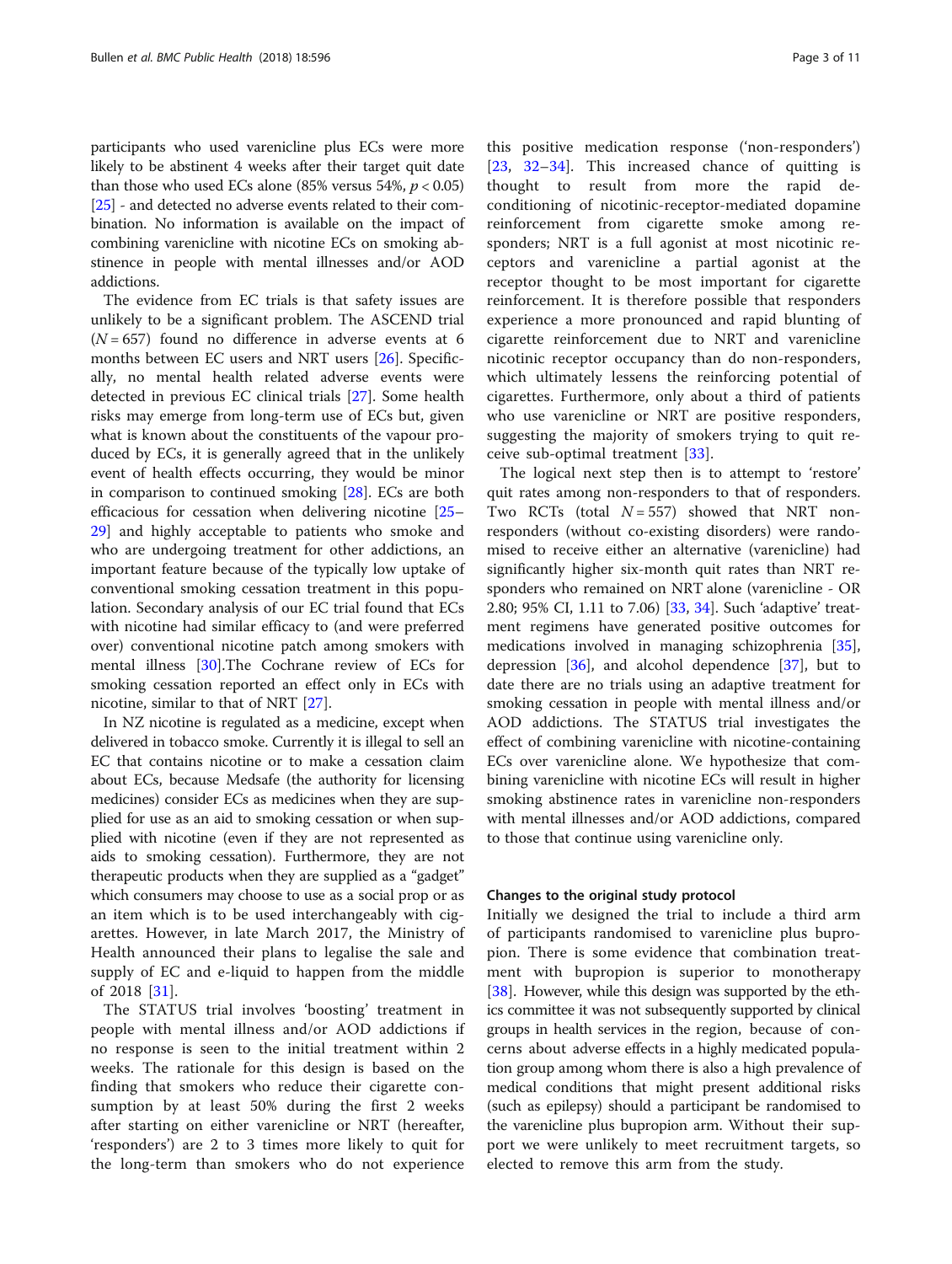## Methods

## Design

The following trial protocol (version 4.0, 1 November 2017) adheres to the SPIRIT guidelines (Additional file [1\)](#page-8-0). STA-TUS is an open-label, two-arm, pragmatic, communitybased, randomised controlled trial. The pragmatic character of the trial is depicted in Fig. 1, showing the nine domains of the PRECIS-2 wheel (PRagmatic-Explanatory Continuum Indicator Summary-2), namely: 1) eligibility, 2) recruitment, 3) setting, 4) organization, 5) flexibility (delivery), 6) flexibility (adherence), 7) follow-up, 8) primary outcome, and 9) primary analysis [\[39\]](#page-10-0). Each domain was scored independently by five authors (CB, MV, VP, GL, DN) on a 5-point Likert scale ranging from 1 "very explanatory" to 5 "very pragmatic". The average scores are shown in Fig. 1 (ranges between brackets).

## Study population

Daily smokers who are motivated to quit, are outpatients currently receiving treatment for mental illness and/or AOD addictions from community alcohol and drug services (CADS), community mental health services (CHMS) and/or non-governmental organisations (NGOs) in the Auckland region of NZ, and meet the additional eligibility criteria below.

### Eligibility criteria

Participants will be eligible if they have access to a telephone, and are:  $\geq 18$  years, able to provide written consent, and prepared to use varenicline alone or with a nicotine EC. Participants also need to be eligible for fully subsidised varenicline under the NZ Ministry of Health's special authority process (i.e., they have to have tried to quit at least twice before with NRT, and have not used varenicline in the past 12 months [[40](#page-10-0)]). Only one person per household is eligible. Pregnant women and women who are breastfeeding will be excluded from the trial, as will current users of other nicotine-based and non-nicotine based cessation therapies, including NRT, ECs (with or without nicotine), bupropion, clonidine, nortriptyline or varenicline. People will also be excluded from the trial if they have any contraindications for the use of varenicline (i.e. a heart attack, stroke or severe angina within the previous 2 weeks) or ECs (i.e. a self-reported history of severe allergies and/or poorly controlled asthma).

## Recruitment

Participants will be recruited from CADS and CMHS clinics as well as from NGOs that provide community mental health and addiction services in the Auckland metropolitan region of NZ (total population 1.377 million). Potential participants will be invited to consider taking part in the trial using posters and fliers in clinics. People interested in the trial will be directed to contact the study centre at the University of Auckland's National Institute for Health Innovation (NIHI) by telephone, email, text, Facebook or through the study website. Clinicians will also actively inform their clients about the trial during routine consultation. As is current best practice, clients who smoke will be advised to quit smoking and to consider taking part in the trial as one possible route to do so. If the client is interested in the study and would like to know more, the service provider will ask the client for their verbal consent to provide their name and phone number to the research team. Potential participants will also be identified via searching the client database within the clinics. Once identified, potential participants will be invited by letter and followed up by phone (either by someone from the clinical team or by a researcher, calling on behalf of the clinic).

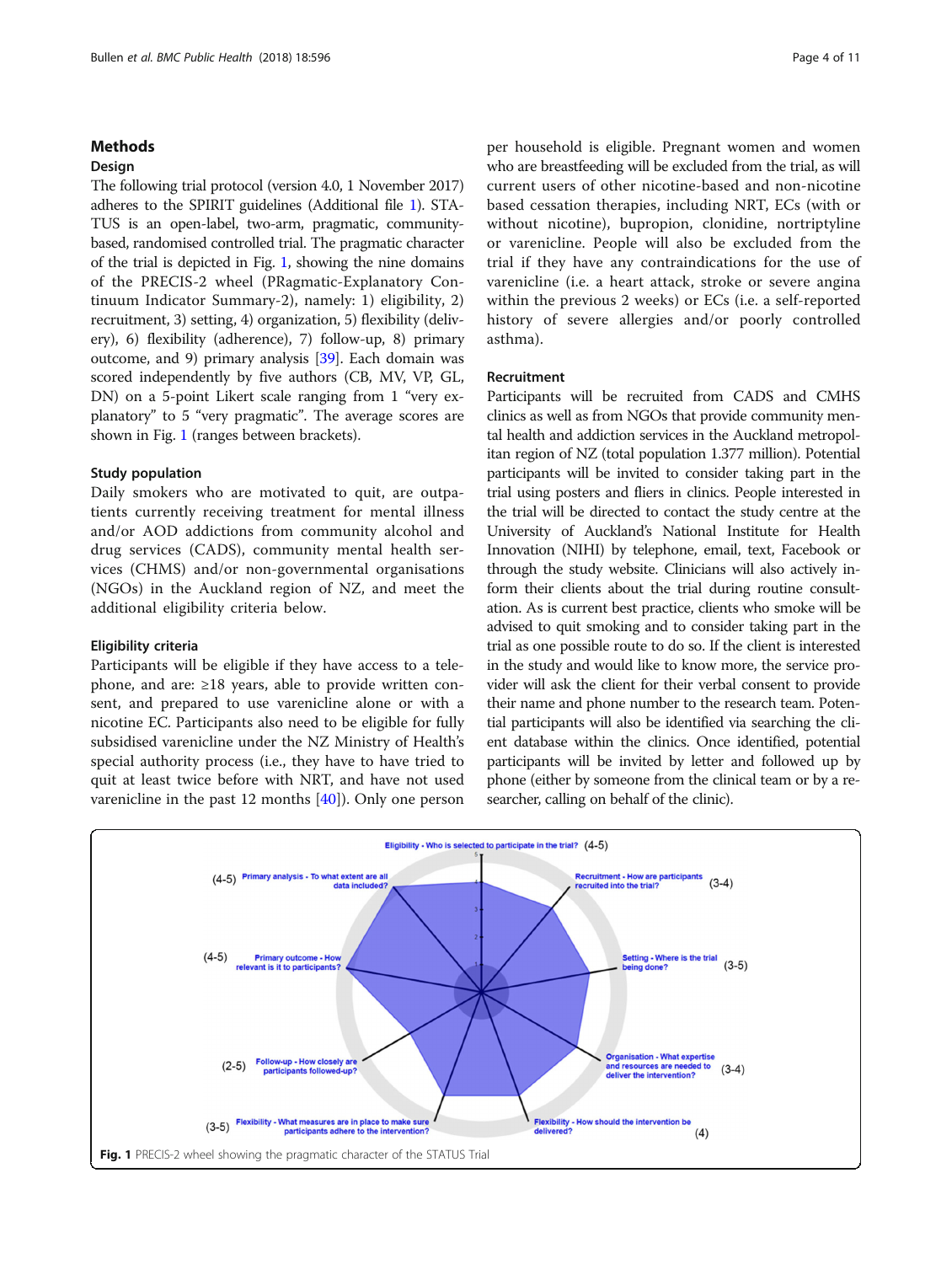## Randomisation, allocation concealment and sequence generation

Participants who fulfil entry criteria and who have not responded to 2 weeks of varenicline as detailed below will be randomly allocated in a 1:1 ratio by a central computer to one of the two study groups, using block randomisation with varying block sizes. The randomisation sequence will be prepared by the study statistician and loaded into a secure database.

## Blinding

This is an open-label trial. The obvious physical differences between treatment arms prevent blinding of both participants and research staff.

#### Study interventions

People that are interested in taking part in the study will be screened for eligibility over the phone by a research assistant. After screening, a study doctor will perform a review of the medical information collected during the screening to confirm the participant's eligibility. Eligible participants will attend a face-to-face meeting with a research assistant (to build trust and rapport), where baseline data will be collected, informed consent will be obtained, and 10–15 min of withdrawalorientated behavioural support will be delivered. For convenience, the meeting will be onsite at the participant's usual clinic. A prescription for a 12-week course of varenicline (a 2 week supply of varenicline tablets 0.5 mg and 1 mg to up-titrate, plus a 2 week supply of 1.0 mg tablets to continue thereafter) will be faxed to the participant's pharmacy of choice. Participants will be advised to set a quit date in the first week after they have started their varenicline treatment, continue to smoke up to this quit date (if they wish to), and aim to quit all smoking by the end of the 2 weeks period. The research assistant will phone participant's 1 week after they have started their treatment, in order to deliver 10–15 min of withdrawal-orientated behavioural support (Table [1\)](#page-5-0).

The research assistant will phone participants two weeks after they have started their treatment, to assess their response to varenicline. Those who are varenicline responders (i.e. they have quit smoking or reduced the number of cigarettes smoked per day by > 50%) will be advised to continue their use of varenicline for another 10 weeks and to contact Quitline and/or a health professional (general practitioner or head clinician) for on-going smoking cessation behavioural support. Responders will not progress further in the study but simply continue on with their course of varenicline. Varenicline nonresponders (i.e. those who are still smoking and have not reduced the number of cigarettes smoked per day by ≥50%) will be randomised to one of two treatment arms:

10 weeks of continued varenicline use  $(n = 169)$  or 10 weeks of continued varenicline use plus 18 mg/mL nicotine EC (n = 169) (Table [1\)](#page-5-0).

### Varenicline only

This 'usual care' group will remain on varenicline (one 1.0 mg tablet, twice a day) for another 10 weeks. As part of the NZ special authority process to assess 12 weeks of subsidized varenicline, pharmacies are required to dispense varenicline in three lots over 8 weeks: 1) an initial two-week starter pack plus 2 weeks maintenance treatment, 2) 4 weeks maintenance treatment, and 3) 4 weeks maintenance treatment. Consequently, participants will need to pick up two further batches of varenicline from their pharmacy: one at 2 weeks post-randomisation, and another at 6 weeks post-randomisation.

## Varenicline plus nicotine EC

This group will remain on varenicline (one 1.0 mg tablet twice a day) for another 10 weeks (as outlined above), but will be couriered a tank-type EC and sufficient eliquid containing nicotine. The Joyetech AIO D16 starter kit was selected following consultation with communitybased smoking cessation providers (who work with smokers with mental illnesses and/or AOD addictions), and with NZ EC retailers about the most suitable EC for the trial population. This device was universally regarded highly because of its reliability, long battery life and popularity with vapers. Participants will be provided with a flavoured e-liquid manufactured in NZ, with a flavour similar in taste to a popular brand of factory-made cigarettes. The nicotine content of the e-liquid used in the trial will be independently assessed to verify nicotine content is as labelled and to check for contaminants, with the aerosol also checked for contaminants that may be generated by heating [\[29\]](#page-9-0). Participants will be provided with written instructions on how to assemble and use their EC, plus provided with a web-link to short online instruction videos hosted by the NZ based on-line EC retailer. This retailer will also provide a helpline number for participants to call should they need additional help or advice regarding use of the EC. The videos and helpline reflects 'real world' support offered by the vaping community in NZ for new users of ECs.

### Behavioural support

At the time of randomisation, all participants will be advised to set a new quit date. Post-randomisation, all participants will receive six weekly behavioural support calls from a research assistant. During these calls, data on treatment use, smoking behaviour and adverse events will be collected.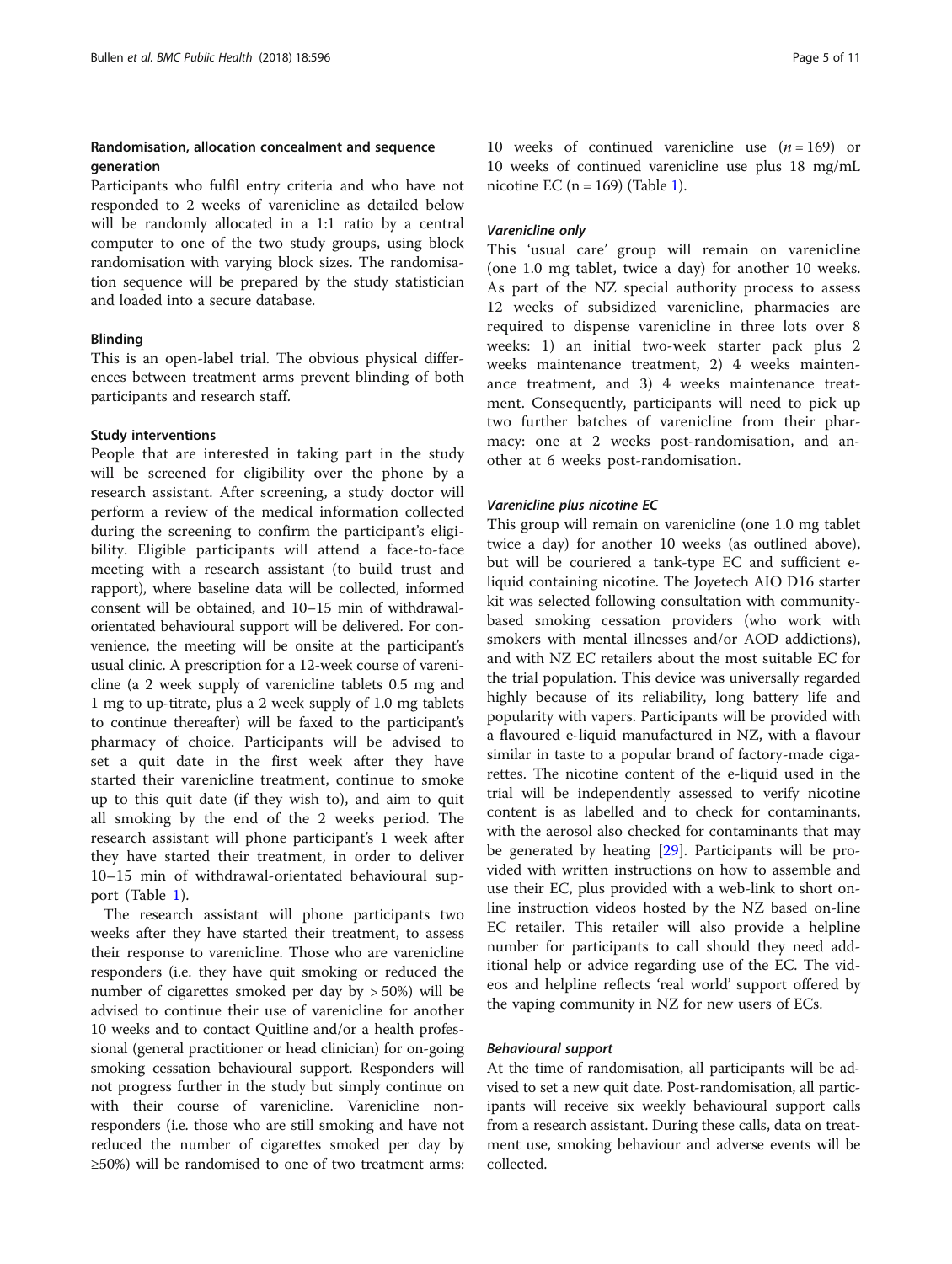<span id="page-5-0"></span>

|                                         | Screening | <b>Baseline</b> | Randomization | Post-randomization |          | Close-out |
|-----------------------------------------|-----------|-----------------|---------------|--------------------|----------|-----------|
| <b>TIMEPOINT**</b>                      | -3 weeks  | -2 weeks        | 0 weeks       | 6 weeks            | 12 weeks | 24 weeks  |
| <b>ENROLMENT:</b>                       |           |                 |               |                    |          |           |
| Eligibility screen                      | X         | X               | Χ             |                    |          |           |
| Informed consent                        |           | $\mathsf X$     | X             |                    |          |           |
| Allocation                              |           |                 | Χ             |                    |          |           |
| Contact details                         |           | X               | X             | X                  | X        | X         |
| <b>INTERVENTIONS:</b>                   |           |                 |               |                    |          |           |
| All participants                        |           |                 |               |                    |          |           |
| 12 weeks varenicline                    |           |                 |               |                    |          |           |
| Non-responders                          |           |                 |               |                    |          |           |
| 10 weeks varenicline                    |           |                 |               |                    |          |           |
| 10 weeks varenicline plus EC            |           |                 |               |                    |          |           |
| <b>ASSESSMENTS:</b>                     |           |                 |               |                    |          |           |
| Age, gender, ethnicity, education       |           | X               |               |                    |          |           |
| Health status (asthma, COPD, MH)        |           | X               | X             | X                  | X        | X         |
| Concomitant medication                  |           | X               | Χ             | X                  | X        | X         |
| Pregnancy                               |           | $\sf X$         | X             | X                  | X        | X         |
| Smoking history/previous quit attempts  |           | $\sf X$         |               |                    |          |           |
| Smoking satisfaction                    |           | X               |               |                    |          |           |
| Level of nicotine dependence            |           | X               |               |                    |          |           |
| Type of tobacco smoked                  |           | $\mathsf X$     |               |                    |          |           |
| Cigarettes smoked per day               |           | X               | X             | X                  | X        | X         |
| Withdrawal urge/cravings                |           | $\sf X$         | X             | X                  |          |           |
| Confidence in ability to quit/stay quit |           | $\mathsf X$     | X             |                    |          |           |
| Household smoking/EC use                |           | X               |               |                    |          |           |
| Any smoking in last seven days          |           |                 | X             | X                  | X        | X         |
| Any smoking since randomization         |           |                 |               | X                  | X        | X         |
| Time to first (re)lapse                 |           |                 |               | $\mathsf{X}$       | X        | X         |
| Type of cessation products used         |           |                 | Χ             | X                  | X        | X         |
| CO measurement                          |           |                 |               |                    |          | X         |
| Perception of the product               |           |                 |               |                    | X        |           |
| Recommendations                         |           |                 |               |                    | Χ        |           |
| Medication compliance                   |           |                 | X             | X                  | X        |           |
| Serious adverse events                  |           |                 | X             | X                  | X        | X         |
| Crossover                               |           |                 |               | X                  | X        |           |
| Additional EC support <sup>1</sup>      |           |                 |               | $\mathsf X$        | X        |           |
| Dual use                                |           |                 |               | X                  | X        |           |
| Cost                                    |           |                 | X             | X                  | X        | X         |
| Continuation of allocated treatment     |           |                 |               |                    |          | X         |
| Alcohol and drug use and severity       |           | X               |               |                    | X        | X         |
| <b>Mental Health</b>                    |           | X               | X             | X                  | X        | X         |
| <b>Health outcomes</b>                  |           |                 | X             |                    |          | X         |
|                                         |           |                 |               |                    |          |           |

COPD Chronic Obstructive Pulmonary Disease, MH Mental Health, EC E-cigarette <sup>1</sup>

<sup>1</sup>Only in those allocated to the varenicline  $+$  EC group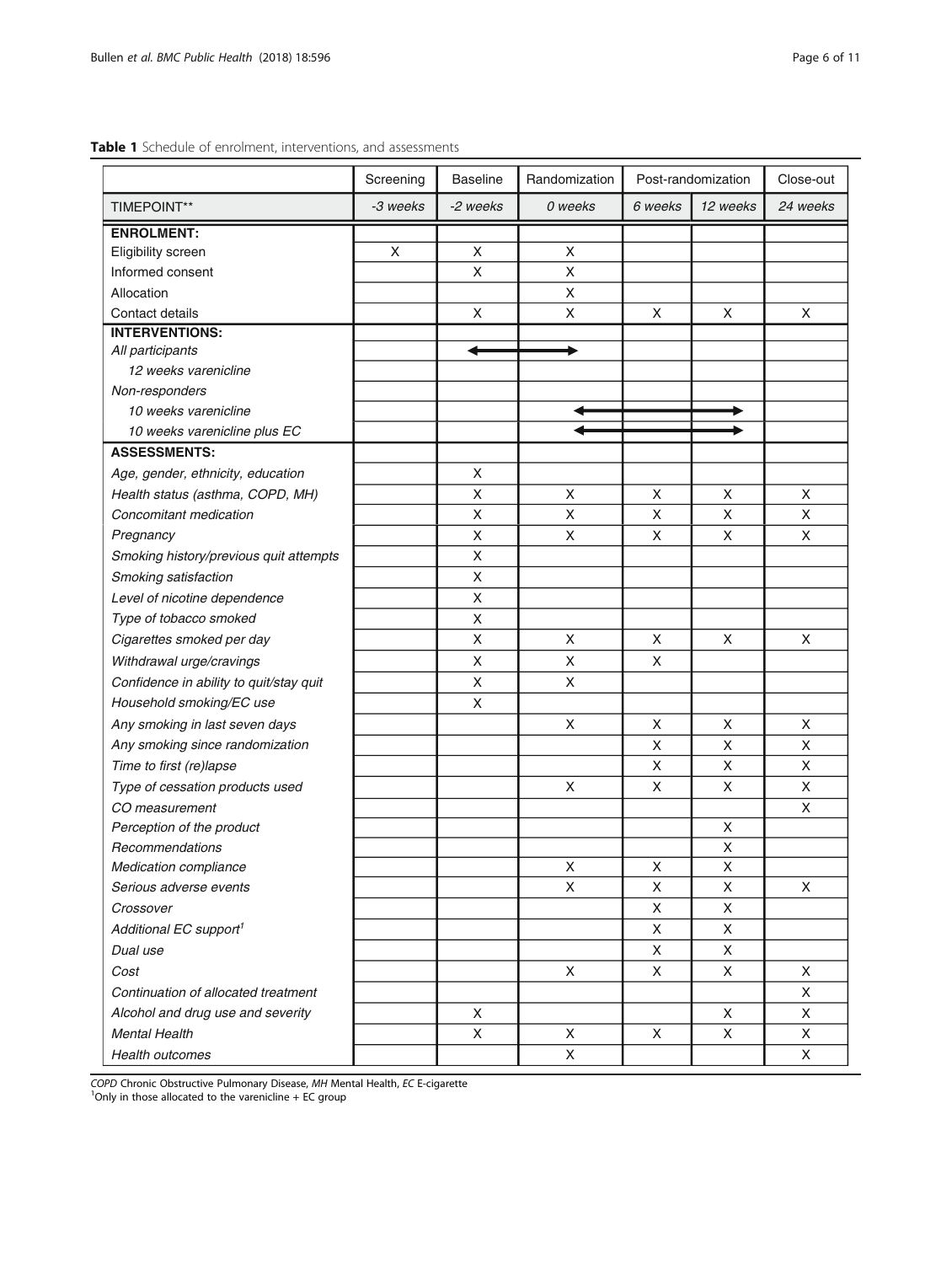## Baseline assessments

The following baseline data will be collected (Table [1\)](#page-5-0):

- Demographics: Date of birth, gender, ethnicity, and socio-economic position (based on highest level of education attained);
- Smoking history: Age when started, number of (rollyour-own [RYO]) cigarettes smoked per day, number of years as regular smoker, number of previous unsuccessful attempts to give up in past 12 months and the method used, type of cigarettes smoked per day (e.g. roll-your-own or factorymade). A participant who smokes RYO cigarettes may say that their cigarettes vary in size. A RYO-tocigarette conversion calculator will be put in place to calculate the number of 'standard' RYO cigarettes smoked based on the amount of grams of loose tobacco they use [\[41\]](#page-10-0);
- Level of cigarette dependence: Measured by the Fagerström Test for Cigarette Dependence (FTCD) Questionnaire [[42](#page-10-0), [43\]](#page-10-0);
- Confidence in ability to quit: Measured on a Likert scale of  $1-5$ , where  $1 = not$  very and  $5 = very$ ;
- Smoking satisfaction: Measured using the Modified Cigarette Evaluation Questionnaire (mCEQ) [\[44\]](#page-10-0);
- Other smoking related information: Household smoking and EC use;
- General health: Mouth ulcers, shortness of breath, cough, asthma, Chronic Obstructive Pulmonary Disease (COPD), and current or history of mental health (including depression, schizophrenia, and anxiety);
- AOD use/severity of AOD problems: Measured using a two-question version of the World Health Organization's Alcohol, Smoking and Substance Involvement Screening Test (ASSIST-FC) [\[45\]](#page-10-0);
- Mental health symptoms: Measured using the Kessler Psychological Distress Scale (K6) [[46](#page-10-0)];
- *Concomitant medication*: Information about types of medication currently used will be collected;
- The physical signs and symptoms associated with withdrawal: Measured using the Mood and Physical Symptoms Scale (MPSS) [\[47\]](#page-10-0), including urge to smoke.

## Primary outcome

The primary outcome is 24 week continuous abstinence (Russell Standard) defined as self-report of smoking not more than five cigarettes from the randomisation date, supported by biochemical validation (eCO reading using a Bedfont Smokerlyser CO Monitor, with a reading of ≤10 ppm signifying abstinence). Sensitivity analysis will be undertaken looking at different cut-offs for the CO

measurement, given a lack of consensus about the best cut-off to use [[48](#page-10-0), [49](#page-10-0)].

## Secondary outcome measures

The following secondary outcome measures will be assessed at randomisation, then at six, 12 and 24 weeks post-randomisation (Table [1\)](#page-5-0):

- Continuous abstinence (6 and 12 weeks): The proportion of participants that have stopped smoking defined as smoking not more than five cigarettes in total from randomisation (self-reported) (biochemically validated using a CO reading of ≤10 ppm at 24 weeks);
- Seven-day point prevalence abstinence: The proportion of participants that have stopped smoking, defined as self-report of smoking no cigarettes at all, not even a single puff in the last seven days;
- Time to first lapse: Defined as time to first cigarette smoked, even a single puff;
- Time to first relapse: Defined as time to smoking more than five cigarettes a day for three or more days in a row;
- Change from randomisation in cigarettes smoked per day: If the participant is still smoking;
- Smoking reduction: Defined as reducing consumption by ≥50% (in terms of numbers of cigarettes per day, weight of loose tobacco per day, or when smoking for non-daily smokers);
- Change from randomisation in the physical signs and symptoms associated with withdrawal (randomisation and 6 weeks): Measured using the Mood and Physical Symptoms Scale (MPSS) [\[47\]](#page-10-0), including urge to smoke;
- Concomitant medication;
- Use of any other smoking cessation methods: NRT, non-NRT methods of cessation such clonidine, nortriptyline, acupuncture, Quitline, etc.;
- Alcohol and drug use/severity of AOD problems (12 and 24 weeks only): Measured using the ASSIST-FC [\[45\]](#page-10-0);
- Mental health symptoms: Measured using the K6 [[46\]](#page-10-0);
- Health-related quality of life (randomisation and 24 weeks only): Measured using the NZ EQ-5D Tariff 2 (telephone script) [[50\]](#page-10-0);
- Confidence in ability to quit (randomisation only): Measured on a Likert scale of 1 to 5, where  $1 = 'not$ very' and  $5 = 'very';$
- Adverse events: Information regarding adverse events and whether they are related to treatment;
- Medication compliance (randomisation, 6 and 12 weeks): Self-reported frequency of using allocated product;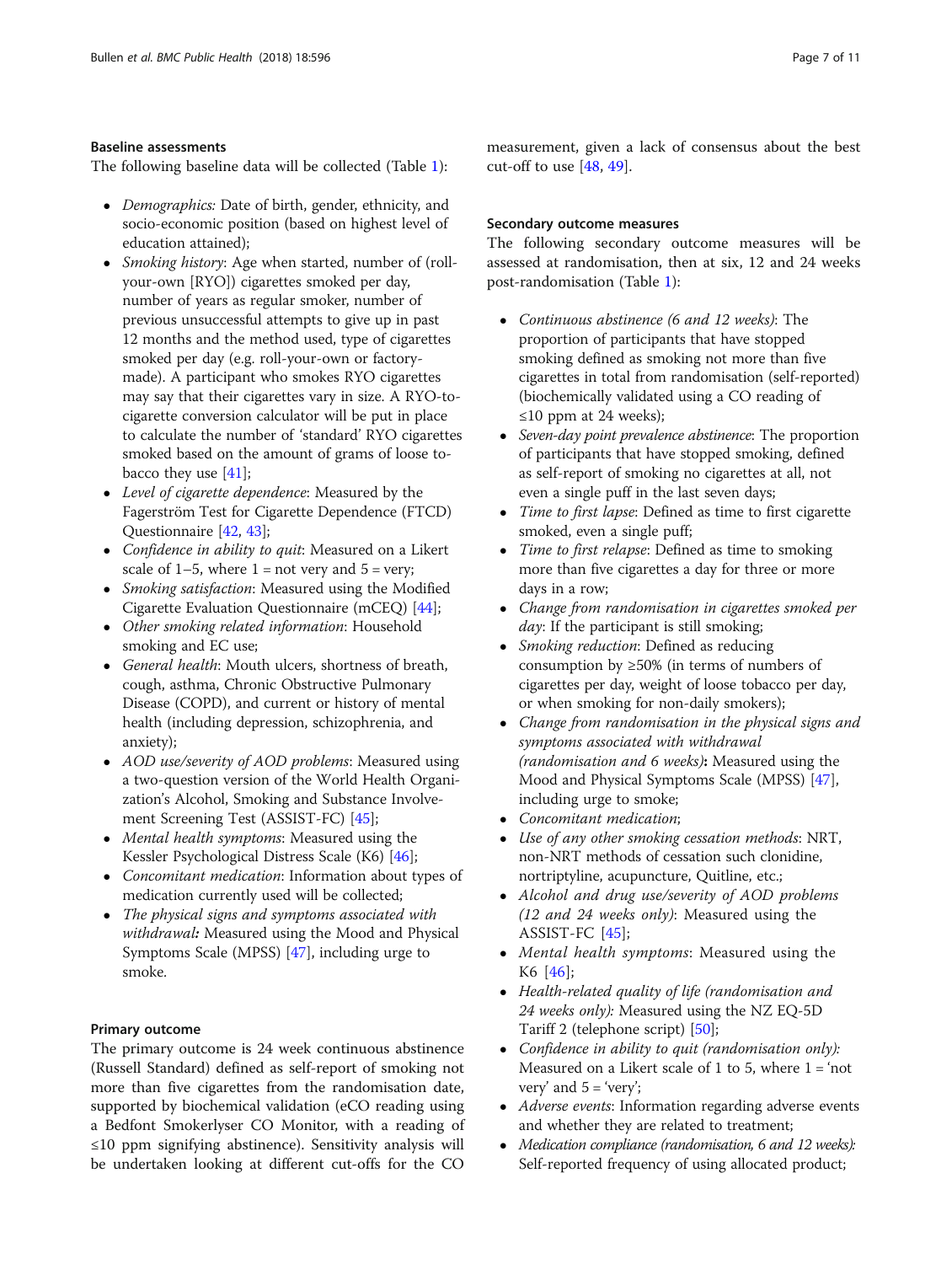- Crossover: Participants in the varenicline only or varenicline + bupropion groups will be asked whether they accessed and used an EC (with or without nicotine) in the follow-up period;
- Additional EC support (6 and 12 weeks): Participants allocated to the varenicline  $+ EC$  group will be asked whether they accessed any (on-line) EC support networks or bought different e-juice or EC during the trial;
- Dual use (6 and 12 weeks): Defined as use of both their allocated treatment and continued smoking of cigarettes;
- Continuation of use (24 weeks): Defined as continued use of their allocated treatment after the end of the designed 12 week treatment period;
- Perception of the product (24 weeks only): Participants will be asked for their views on use of their allocated treatment as a smoking cessation aid;
- Acceptability/Recommendations (24 weeks only): Participants will be asked whether they would recommend their allocated treatment to another smoker who wanted to quit.

### Sample size

A sample size of 338 (169 in each arm) anticipates a 30% loss-to-follow-up and will confer 80% power, 2 sided  $p = 0.05$  to detect an absolute difference of 15% between the varenicline plus EC group and varenicline alone group in 24 week carbon monoxide  $(\leq 10$  ppm) verified abstinence rates, with a predicted abstinence rate in the varenicline plus EC group of 30%. The anticipated 30% loss-to-follow-up is more than the 22% noted in the psychiatric cohort in the EAGLES trial [[14](#page-9-0)] but lower than the 39% found in the Ebbert et al. trial [\[38](#page-10-0)]. We estimate 30% of participants will collect and use the prescribed varenicline for the first 2 weeks of the study [[51\]](#page-10-0), and that most (around 80%) of this group will be varenicline non-responders after 2 weeks of medication use [[23](#page-9-0)]. Thus, 507 people will need to be recruited into the 'initial treatment phase' in order to obtain 338 people to be randomised. We anticipate it will take 16 months to recruit 338 participants.

### Data management

Study data will be collected and managed using REDCap (Research Electronic Data Capture) [\[52](#page-10-0)]. The study will be monitored early on during the study (after ten participants have been randomised), at study close-out and twice during the course of the trial.

### Statistical analysis

All statistical analyses will be performed using SAS version 9.4 (SAS Institute Inc. Cary NC), and R  $[53]$ . Analyses will be undertaken on an intention-to-treat basis. For the main analyses, all participants lost to follow-up will be presumed to be smoking. Per-protocol analysis will be undertaken for the primary outcome where participants with major protocol violations (e.g. cross-overs treatments, withdrawals, and loss to follow-up) will be excluded. Sensitivity analyses will be carried out to determine the effect of missing data and if the level of missing data is deemed high (i.e. > 20%) use of multiple imputation will be employed. Participant flow through the trial will be described in a Consolidated Standards of Reporting Trials (CONSORT) diagram. The number of withdrawals will be summarised by type, treatment group and time, with reasons where provided. Incidence rates, risk difference, RR and 95% CI will be calculated for all binary outcomes, and groups will be compared using chi-squared tests and multiple logistic regression analysis where appropriate. Continuous outcomes will be analysed using multiple linear regression modelling or nonparametric analysis. K6 and change in cigarettes smoked per day (in non-abstainers) will be analysed using repeated measures models, and will adjust for baseline value. Time to relapse will be analysed using Kaplan Meier curves, logrank test, and Cox proportional hazards regression analysis. Secondary analyses will be conducted to determine the impact of varying cut-offs used for CO measurements, and secondary analyses performed with cessation rates corrected for discordance between reported and CO-verified cessation. The consistency of effects for pre-specified subgroups will be assessed using tests for heterogeneity. Subgroups will be based on sex, ethnicity, and type of cigarette.

## Cost-effectiveness

Cost outcomes will include cost per quitter, cost per person reducing their daily cigarette consumption, and incremental cost effectiveness ratio should the intervention prove to be effective. Comparative cost-utility will be estimated using the NZ EQ-5D tariff  $2$  [\[50\]](#page-10-0). We will compare our data with data from NZ cessation service providers and international studies. This modelling will take a health sector perspective. To give a societal perspective on the benefits (especially to low-income smokers) tobacco expenditure savings to individual smokers who quit and cut down will also be calculated using data on the daily amount smoked prior to quitting and the price of the particular products smoked. A range of approaches to assessing the benefit of years per life saved will also be explored.

## Ethical considerations

Ethics approval for the trial was obtained on 26/09/2016 from the Southern Health and Disability Ethics Committees (16/STH/153). Two subsequent amendments to the study protocol were approved on 4/09/2017 and 8/12/ 2017. Approval from the NZ Standing Committee on Therapeutic Trials (SCOTT) was obtained on 25/10/ 2016 for the use of ECs with nicotine (16/SCOTT/86).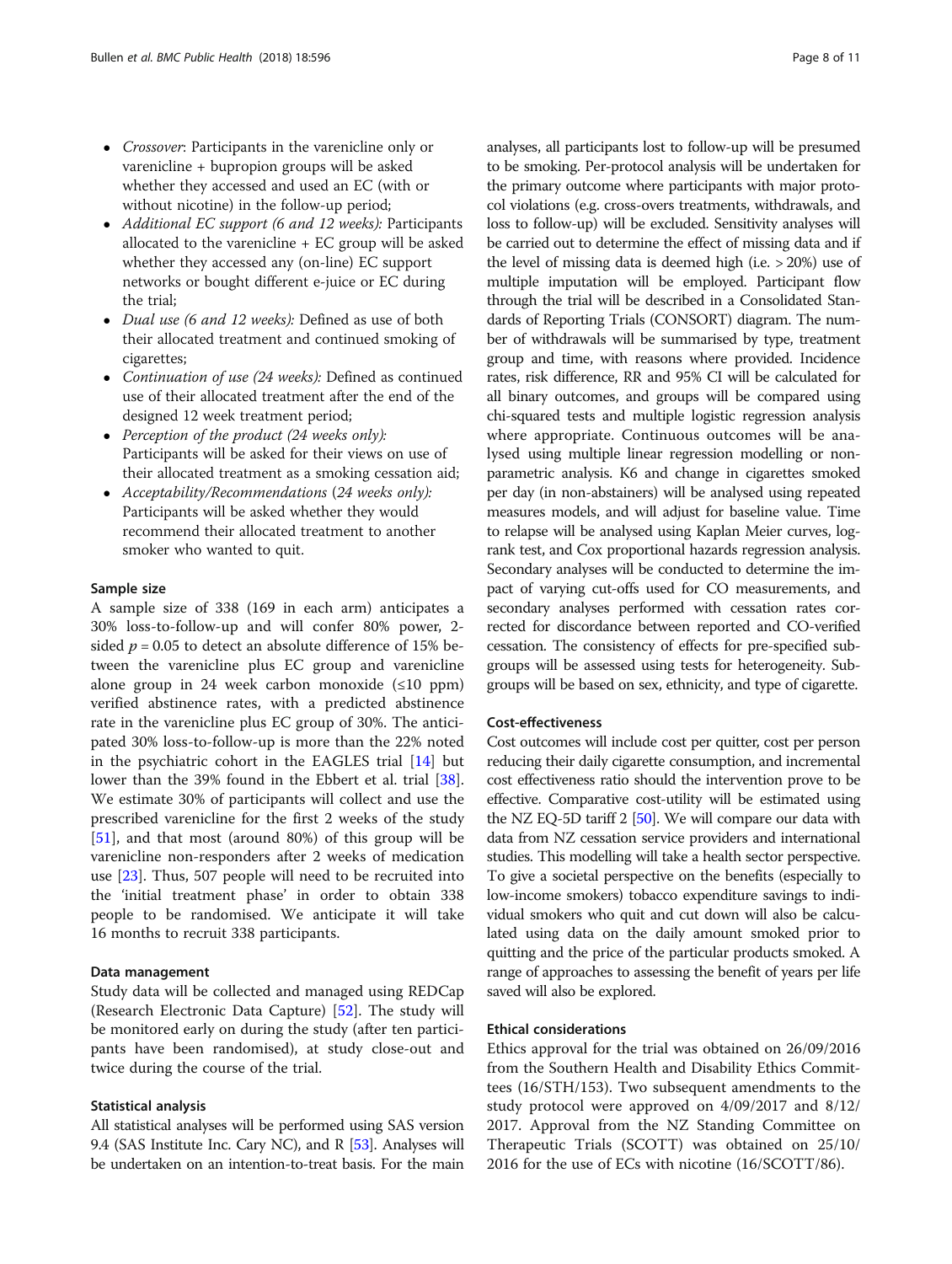## <span id="page-8-0"></span>Trial governance

Trial governance includes a steering committee (on which all authors sit), and a trial management team who will manage the day-to-day processes of the trial, including data management. A Data Safety Monitoring Committee (DMC) will be established for the trial. Members will have no conflicts of interest. The DMC will draw up their own terms of reference, will have clearly defined stopping rules in the event of safety concerns agreed upon by the Committee, and will be guided by statistical monitoring guidelines consistent with GCP. The study statistician will provide the DMC with reports on safety data.

### Dissemination policy

Results will be disseminated regardless of the magnitude or direction of treatment effect. Dissemination will include trial registration, feedback to trial participants, publication in an international journal, national and international media releases at the time of journal publication, and presentations to relevant local, national and international audiences (including health service funders and providers). In NZ this will include but is not limited to the Ministry of Health, District Health Boards (including CADS and CMHS), Primary Health Organisations, NGOs, health professionals, and Māori and Pacific organisations managing patients with mental illness and/or AOD addictions and/or involved in provision of smoking cessation support. Criteria for authorship of any papers rising from the trial will be taken from the International Committee of Medical Journal Editors.

## Discussion

The STATUS trial will be unique in that it is one of the first trials to evaluate a highly practicable, adaptive treatment approach to smoking cessation among smokers with mental illnesses and/or AOD addictions. Current evidence suggests that combining varenicline with NRT (including ECs with nicotine) increases quit rates over varenicline alone, whilst the efficacy of nicotine ECs may be enhanced when used in addition to varenicline. However, these approaches to treatment have not been integrated or trialed among people with mental illnesses and/or AOD addictions who are varenicline nonresponders. The findings will be of wide interest given the universal difficulty in helping smokers with such problems to quit. Such people are often excluded from smoking cessation trials with an efficacy goal. If positive, our findings will provide healthcare providers with a simple yet effective tool to increase smokers' chances of successful cessation via adapting treatment based on self-reported initial response. In addition, if positive, this approach could lead to significant cost savings via

reducing medication waste in non-responders (who would otherwise continue with an ineffective treatment). The trial is currently ongoing; recruitment started on 31/05/2017, with recruitment expected to take 18 months. Trial findings are likely to be available July 2019.

## Additional files

[Additional file 1:](https://doi.org/10.1186/s12889-018-5351-7) SPIRIT Checklist. (DOC 143 kb) [Additional file 2:](https://doi.org/10.1186/s12889-018-5351-7) Consent Form. (PDF 69 kb)

#### Abbreviations

AE: Adverse event; AOD: Alcohol and other drugs; ASSIST-FC: Alcohol, Smoking and Substance Involvement Screening Test Short Form; CADS: Community alcohol and drug services; CI: Confidence interval; CMHS: Community mental health services; CO: Carbon monoxide; COPD: Chronic obstructive pulmonary disease; EC: E-cigarette; FTCD: Fagerstrom Test for cigarette dependence; ITT: Intention-to-treat; K6: Kessler Psychological Distress Scale; mCEQ: Modified Cigarette Evaluation Questionnaire; MPSS: Mood and Physical Symptoms Scale; NGO: Nongovernmental organisation; NRT: Nicotine replacement therapy; NZ: New Zealand; OR: Odds ratio; RCT: Randomised controlled trial; REDCap: Research Electronic Data Capture; RR: Relative risk; RYO: Roll your own; SCOTT: Standing committee on therapeutic trials; STATUS: Study of adaptive treatment for users of mental health and addiction services

#### Acknowledgements

We acknowledge support from NZVAPOR, Auckland, New Zealand; the ECs and e-juice for this trial are being purchased directly from NZVAPOR. NZVAPOR is not involved in the design, conduct or analysis of the trial, but will provide on-line and phone support to participants regarding use of their allocated ECs. The ECs to be used in the trial and NZVAPOR (including the Managing Director) have no links with the tobacco industry. We also acknowledge support from the NicoTar group at Roswell Park Cancer Institute, Buffalo, New York, USA for undertaking the testing of the nicotine content of the e-juice. The authors wish to thank Oliver Knight-West for his contribution to the initial design of this trial and study-related staff at the National Institute for Health Innovation, University of Auckland, New Zealand (Rita George, Kelly Zhong, Michelle Jenkins, John Fa'atui, Sarah Douglas and Karen Carter).

#### Funding

This trial is funded by a 3 year project grant from the Health Research Council of NZ (16/066). The study protocol has undergone peer-review by the funding body. Top-up funding has been provided by the Oakley Mental Health Research Foundation of NZ, primarily for two carbon monoxide analysers. Both funders will not be involved in the design of the study and collection, analysis, and interpretation of data.

## Availability of data and materials

The datasets that will be used and/or analysed during the current study are available from the corresponding author on reasonable request.

#### Authors' contributions

CB, NW, VP, GL, DN and SG conceived the original idea for the trial, sought and obtained funding for the trial, and wrote the study protocol. TK is the project manager responsible for the day-to-day running of the trial, whilst MV is the research fellow involved in the trial. VP will undertake all data analyses. This protocol paper was written by MV, NW, and CB with input from all co-authors. CB is guarantor for this paper. All authors read and approved the final manuscript.

#### Ethics approval and consent to participate

The study was approved on 07/11/2016 by the NZ Southern Health and Disability Ethics Committees (reference 16/STA/153). Two subsequent amendments to the study protocol were approved on 4/09/2017 and 8/12/2017 and ethics approval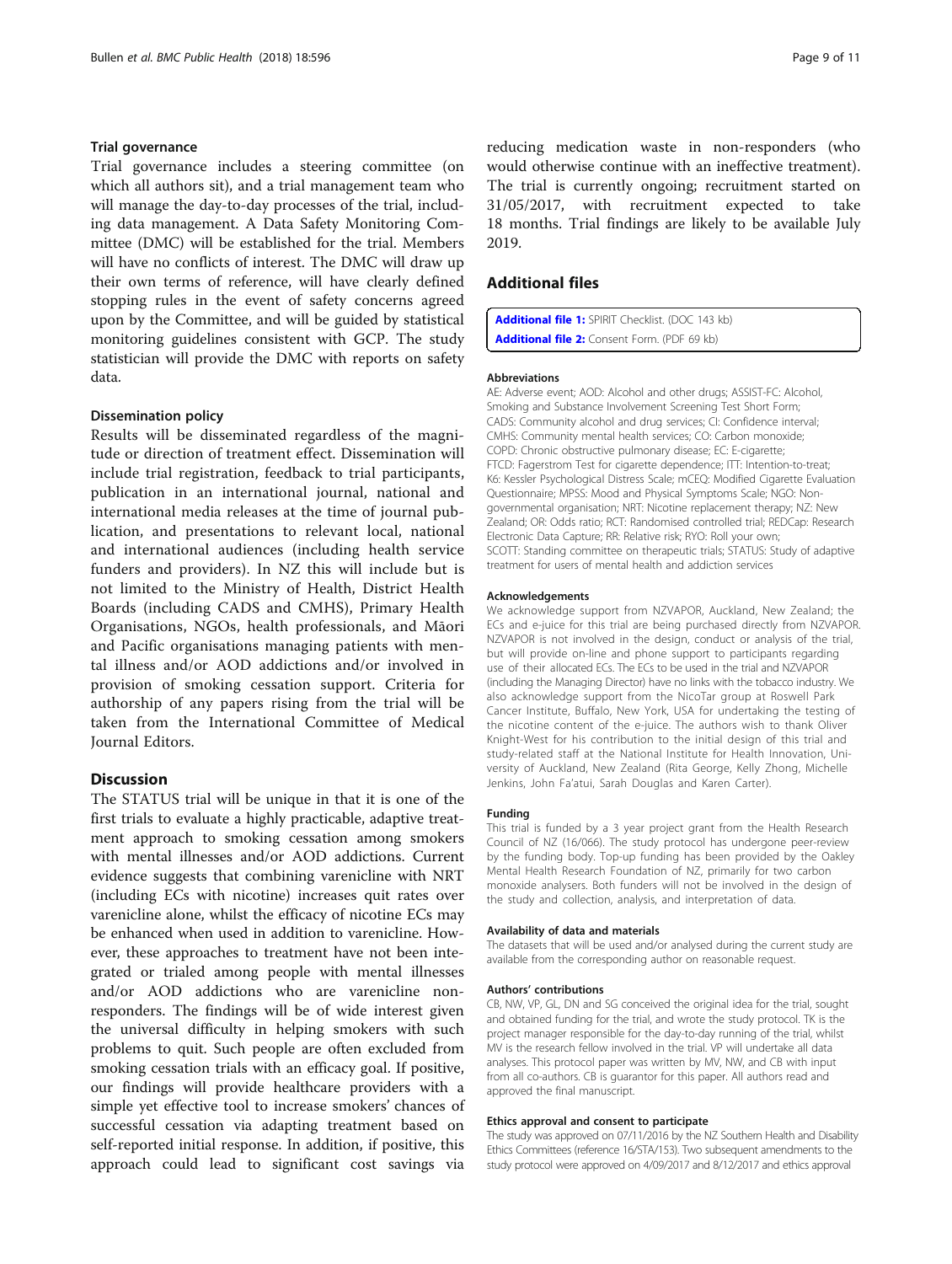<span id="page-9-0"></span>for all further amendments to the study protocol will be sought, prior to implementation of the changes (information on the trial registry will be updated accordingly). Maintenance of confidentiality and compliance with NZ's Privacy Act will be emphasised to all study participants. Participation in the study will be entirely voluntary. Both verbal and written consent (Additional file [2](#page-8-0)) will be obtained from all participants at various times as they move through the study. All data will be entered, stored and backed-up in a secure manner via an internet data management system. If any participants suffer harm from trial participation (which is unlikely), they should be eligible for compensation via their private health or life insurance, or via NZ's Accident Compensation Corporation (ACC) scheme.

#### Consent for publication

No identifiable individual participant data (names or other personal identifiers) are contained in this manuscript.

#### Competing interests

No authors have received financial support from any companies for the submitted work. NW, CB, VP, and MV have received smoking cessation medication and matching placebo from Pfizer, for the conduct of a relapse prevention trial in COPD patients who smoke. CB has previously undertaken research funded by NicoNovum prior to its sale to RJ Reynolds. CB received benefits in kind (accommodation expenses) from a manufacturer of smoking cessation medications. NW has provided consultancy to the manufacturers of smoking cessation medications, received honoraria for speaking at a research meeting and received benefits in kind and travel support from a manufacturer of smoking cessation medications. MV has previously undertaken research supported by an unrestricted grant from Pfizer. All authors, CB, NW, VP and GL were involved in a previous trial investigating the effect of ECs on smoking cessation. All authors' spouses, partners, or children have no financial relationships that may be relevant to the submitted work. All authors have no non-financial interests that may be relevant to the submitted work.

### Publisher's Note

Springer Nature remains neutral with regard to jurisdictional claims in published maps and institutional affiliations.

#### Author details

<sup>1</sup>National Institute for Health Innovation, School of Population Health, University of Auckland, Private Bag 92019, Auckland 1142, New Zealand. <sup>2</sup> Centre for Addiction Research, School of Population Health, University of Auckland, Private Bag 92019, Auckland 1142, New Zealand. <sup>3</sup>Community Alcohol & Drug Services, Waitemata District Health Board, Pitman House, 50 Carrington Road, Point Chevalier, Auckland 1003, New Zealand. <sup>4</sup>School of Medical Sciences, Faculty of Medical and Health Sciences, The University of Auckland, Private Bag 92019, Auckland 1142, New Zealand. <sup>5</sup>Department of Social and Community Health, School of Population Health, University of Auckland, Private Bag 92019, Auckland 1142, New Zealand.

## Received: 6 December 2017 Accepted: 21 March 2018 Published online: 04 May 2018

#### References

- 1. Ministry of Health. Annual update of key results 2015/16 New Zealand health survey. Wellington: Ministry of Health; 2016.
- 2. Statistics New Zealand. Unpublished work: sourced from the New Zealand Health Surveys of 1996 and 2012–2013. Wellington, New Zealand; 2015.
- Te Pou. The physical health of people with a serious mental illness and/or addiction: An evidence review. Auckland: Te Pou o Te Whakaaro Nui - The National Centre of Mental Health Research, Information and Workforce Development; 2014.
- 4. Cook BL, Wayne GF, Kafali EN, Liu Z, Shu C, Flores M. Trends in smoking among adults with mental illness and association between mental health treatment and smoking cessation. JAMA. 2014;311:172–82.
- 5. Guydish J, Passalacqua E, Pagano A, Martinez C, Le T, Chun J, et al. An international systematic review of smoking prevalence in addiction treatment. Addiction. 2016;111:220–30.
- 6. Siru R, Hulse GK, Tait RJ. Assessing motivation to quit smoking in people with mental illness: a review. Addiction. 2009;104:719–33.
- 7. Smith PH, Mazure CM, & McKee SA. Smoking and mental illness in the US population. Tob Control 2014;e147–53: [https://doi.org/10.1136/](https://doi.org/10.1136/tobaccocontrol-2013-051466) [tobaccocontrol-2013-051466](https://doi.org/10.1136/tobaccocontrol-2013-051466).
- 8. Tidey JW, Miller ME. Smoking cessation and reduction in people with chronic mental illness. BMJ. 2015;351. <https://doi.org/10.1136/bmj.h4065>.
- 9. Ministry of Health. The New Zealand Guidelines for Helping People to Stop Smoking. Wellington: Ministry of Health; 2014.
- 10. Ferguson J, Bauld L, Chesterman J, Judge K. The English smoking treatment services: one-year outcomes. Addiction. 2005;100(Suppl 2):59–69.
- 11. Lavori PW, Dawson R. Adaptive treatment strategies in chronic disease. Annu Rev Med. 2008;59:443–53.
- 12. McLellan AT, Lewis DC, O'Brien CP, Kleber HD. Drug dependence, a chronic medical illness: implications for treatment, insurance, and outcomes evaluation. JAMA. 2000;284:1689–95.
- 13. Evins A, Cather C, Pratt S. Maintenance treatment with varenicline for smoking cessation in patients with schizophrenia and bipolar disorder: a randomised trial. JAMA. 2014;311:145–54.
- 14. Anthenelli R, Benowitz N, West R, St Aubin S, McRae T, Lawrence D, et al. Neuropsychiatric safety and efficacy of varenicline, bupropion, and nicotine patch in smokers with and without psychiatric disorders (EAGLES): a double-blind, randomised, placebo-controlled clinical trial. Lancet. 2016;387:2507–20.
- 15. Pachas GN, Cather C, Pratt SI, Hoeppner B, Nino J, Carlini SV, et al. Varenicline for smoking cessation in schizophrenia: safety and effectiveness in a 12-week open-label trial. J Dual Diagn. 2012;8:117–25.
- 16. Gibbons RD, Mann JJ. Varenicline, smoking cessation, and neuropsychiatric adverse events. Am J Psychiatry. 2013;170:1460–7.
- 17. Pasternak B, Svanstrom H, Hviid A. Use of varenicline versus bupropion and risk of psychiatric adverse events. Addiction. 2013;108:1336–43.
- 18. Anthenelli RM, Morris C, Ramey TS, Dubrava SJ, Tsilkos K, Russ C, et al. Effects of varenicline on smoking cessation in adults with stably treated current or past major depression: a randomized trial. Ann Intern Med. 2013;159:390–400.
- 19. Chengappa KN, Perkins KA, Brar JS, Schlicht PJ, Turkin SR, Hetrick ML, et al. Varenicline for smoking cessation in bipolar disorder: a randomized, doubleblind, placebo-controlled study. J Clin Psychiatry. 2014;75:765–72.
- 20. Kishi T, Iwata N. Varenicline for smoking cessation in people with schizophrenia: systematic review and meta-analysis. Eur Arch Psychiatry Clin Neurosci. 2015;265:259–68.
- 21. Windle SB, Filion KB, Mancini JG, Adye-White L, Joseph L, Gore GC, et al. Combination therapies for smoking cessation: a hierarchical Bayesian meta-analysis. Am J Prev Med. 2016;51:1060–71.
- 22. Ebbert JO, Hays JT, Hurt RD. Combination pharmacotherapy for stopping smoking: what advantages does it offer? Drugs. 2010;70:643–50.
- 23. Hajek P, Smith KM, Dhanji AR, McRobbie H. Is a combination of varenicline and nicotine patch more effective in helping smokers quit than varenicline alone? A randomised controlled trial. BMC Med. 2013; 11:140.
- 24. Koegelenberg CF, Noor F, Bateman ED, van Zyl-Smit RN, Bruning A, O'Brien JA, et al. Efficacy of varenicline combined with nicotine replacement therapy vs varenicline alone for smoking cessation: a randomized clinical trial. JAMA. 2014;312:155–61.
- 25. Hajek P, Corbin L, Ladmore D, Spearing E. Adding E-Cigarettes to Specialist Stop-Smoking Treatment: City of London Pilot Project. J Addict Res Ther. 2015;6(24). [https://doi.org/10.4172/2155-6105.1000244.](https://doi.org/10.4172/2155-6105.1000244)
- 26. Bullen C, Howe C, Laugesen M, McRobbie H, Parag V, Williman J, et al. Electronic cigarettes for smoking cessation: a randomised controlled trial. Lancet. 2013;382:1629–37.
- 27. Hartmann-Boyce J, McRobbie H, Bullen C, Begh R, Stead LF, Hajek P. Electronic cigarettes for smoking cessation. Cochrane Database Syst Rev. 2016;9:CD010216.
- 28. McNeill A, Brose L, Calder R, Hitchman SC, Hajek P, McRobbie H. Ecigarettes: an evidence update. London: A report commisioned by Pubic Health England; 2015.
- 29. Hajek P, Etter J-F, Benowitz N, Eissenberg T, McRobbie H. Electronic cigarettes: review of use, content, safety, effects on smokers and potential for harm and benefit. Addiction. 2014;109:1801–10.
- 30. O'Brien B, Knight-West O, Walker N, Parag V, & Bullen C, E-cigarettes versus NRT for smoking reduction or cessation in people with mental illness: secondary analysis of data from the ASCEND trial. Tobacco Induced Dis. 2015;13. <https://doi.org/10.1186/s12971-015-0030-2>.